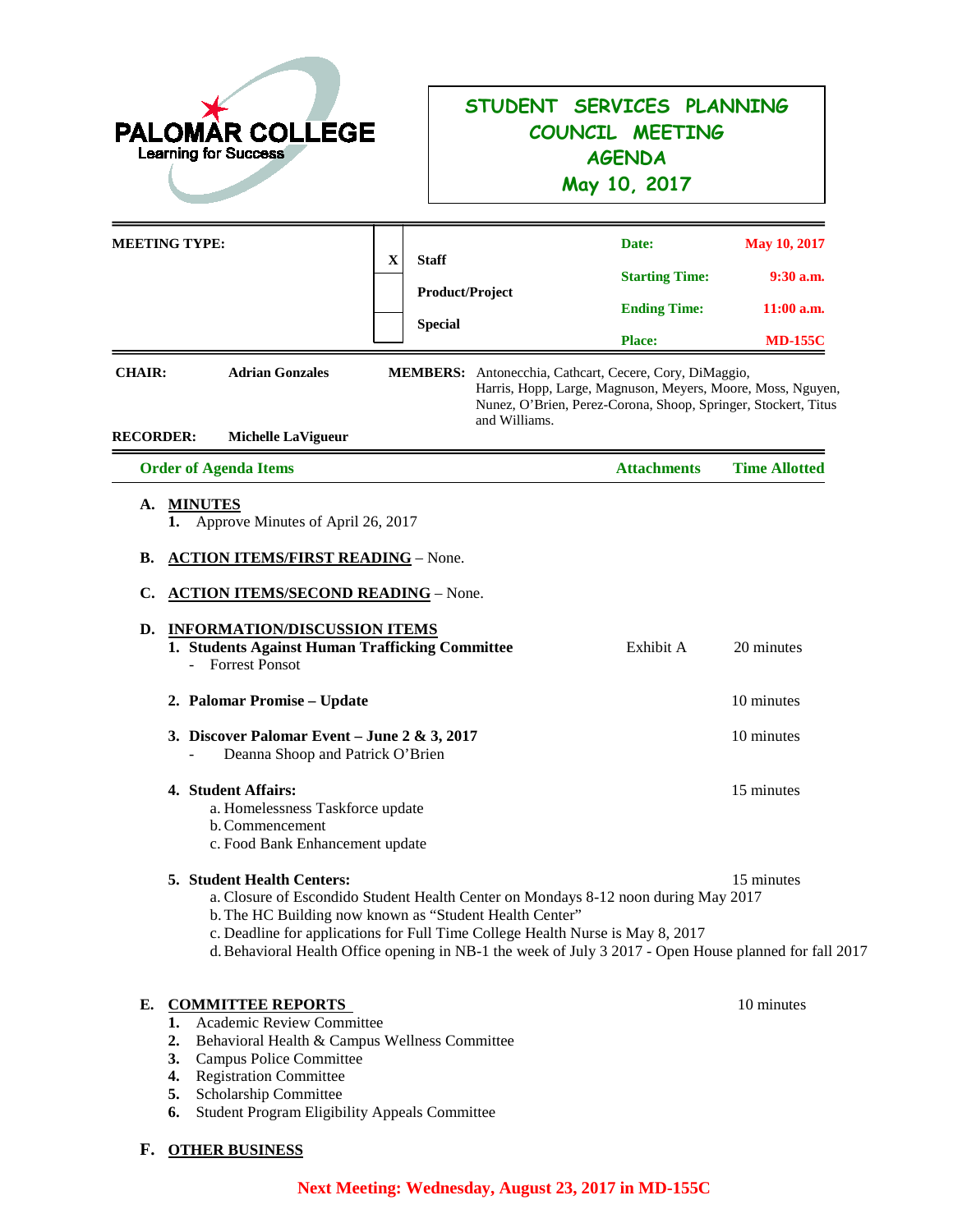

### **STUDENT SERVICES PLANNING COUNCIL MEETING MINUTES April 26, 2017**

**CHAIR:** Adrian Gonzales **MEMBERS PRESENT:** Cathcart, Cecere, Hopp, Large, Meyers, Moss, Nguyen, Nunez, O'Brien, Pell, Springer, Stockert and Williams.

**RECORDER:** Michelle LaVigueur **MEMBERS ABSENT:** Antonecchia, Cory, DiMaggio, Harris, Magnuson, Moore, Shoop and Titus.

**GUESTS:** 

| <b>Irder</b><br>ns<br>$\sim$ | ____ |  |
|------------------------------|------|--|
|                              |      |  |

#### **A. MINUTES**

### **1. Approval of Minutes for April 12, 2017**

MSC – (Moss/Cathcart): The minutes for April 12, 2017 were approved and accepted into the record with abstentions from Chris Hopp and Buddy Springer.

Minutes, agendas and attachments are posted on the following Palomar College website: <http://www2.palomar.edu/pages/sspc/>

### **B. ACTION ITEMS/FIRST READING** – None.

### **C. ACTION ITEMS/SECOND READING** – None.

### **D. INFORMATION/DISCUSSION ITEMS**

### **1. Update on Student Services District BP/AP** Exhibit A 10 minutes

Dean Stockert reported that the following Student Services Administrative Procedure was sent to the SSPC for feedback. There were no suggested edits from the Council. This AP will be moved forward to Policies  $\&$ Procedures, SPC and then to the Governing Board for final approval. This concludes the complete review of the Student Services BP/AP's for this review cycle.

**a.** AP 5520 – Student Discipline Procedures

#### **2. North Center Equipment and Staffing** 20 minutes

Dean Stockert reported the Student Services management team is in the process of creating initial staffing, furniture, fixtures and equipment (FFE) estimates for each area that will be represented at this site. There have been recent architectural, building and planning changes that indicate we will now have double the amount of space then what we previously had available. Portables will be in place to ensure the opening in the summer of 2018. The college plans to advertise for the North and South Center positions in the fall of 2017.

#### **3. South Center Equipment and Staffing** 20 minutes

Dean Stockert reported that we are in the process of creating initial staffing, furniture, fixtures and equipment (FFE) estimates for each Student Services area that will be represented at this site. The college is planning for the opening to occur in the summer of 2018. The college plans to advertise for the North and South Center positions in the fall of 2017.

#### **4. Career Center Director –** Patrick O'Brien15 minutes

Patrick reviewed this item from the last SSPC meeting on April 12, 2017. The Counseling department proposed changing this position to a full-time Educational Administrator. This change was listed as an action item on the Counseling department's agenda at the March 22, 2017 meeting and the motion passed. The Council was asked to take this information to their constituent groups and bring feedback to this meeting. There was no feedback from constituent groups. Dean Stockert reported we are in the process of looking at best practices in the region around this model and this Educational Administrator would report to the Dean of Counseling.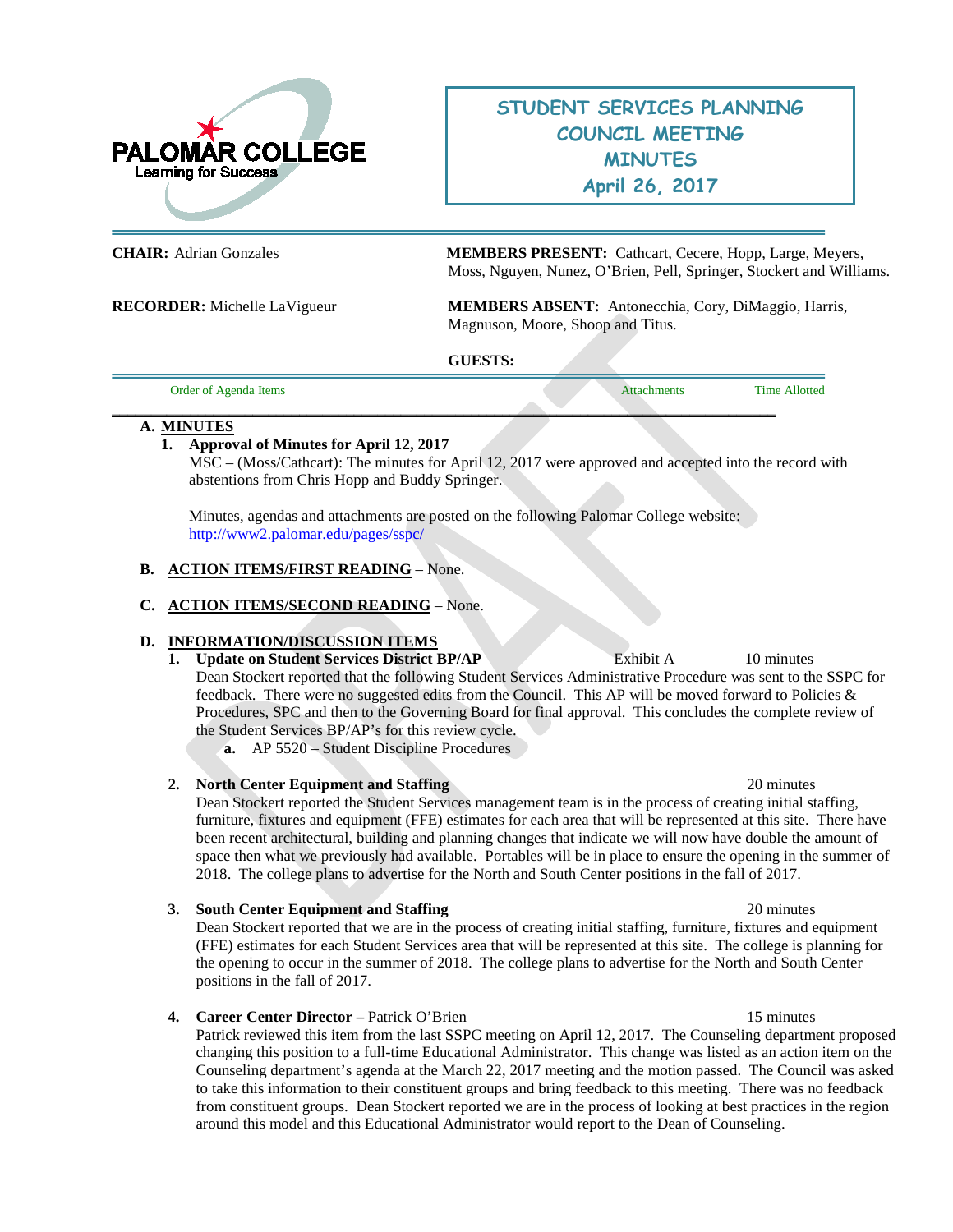### **E. COMMITTEE REPORTS** 10 minutes

#### **1.** Academic Review Committee – No report.

- 2. Behavioral Health & Campus Wellness Committee Dean Stockert reported that they are planning to hold campus-wide trainings on reporting roles, policies and procedures to support Behavioral Health on campus. He also reported that Apolinar Mariscal, Adjunct Math Instructor is working on updating the Behavioral Health and Campus Wellness website. Lori Meyers reported that they are working on launching a peer educator program beginning in the spring of 2018. The peer educators will hold 30-40 presentations each semester on depression coping strategies, suicide prevention and stress management. The peer educators will be trained in the fall of 2017 to prepare for the spring 2018 launch.
- **3.** Campus Police Committee No report.
- **4.** Registration Committee Jamie Moss reported that the committee is working on creating a 2-year planning cycle.
- **5.** Scholarship Committee No report.
- **6.** Student Program Eligibility Appeals Committee No report.

### **F. OTHER BUSINESS**

- **1.** Dean Stockert reported on the following hiring updates:
	- a. A DRC Director has been selected, pending Governing Board approval on May 9, 2017.
	- b. John Lewis, our new Business Systems Analyst in Enrollment Services began his full time employment on April 12, 2017.
	- c. A second Business Systems Analyst in SSSP has been selected, pending Governing Board approval on May 9, 2017.
	- d. The search committee for the Foundation Executive Director is in the process of selecting candidates to interview.
	- e. The search committee for the Chief of Police is in the process of selecting candidates to interview.
	- f. The search committee for the Director of Student Health Centers is in the process of selecting candidates to interview.
	- g. The search committee for the Student Affairs Supervisor is in the process of selecting candidates to interview.
	- h. The search committee for the Associate Dean for Strong Workforce is in the process of selecting a candidate.
	- i. Kathy Kailikole, Ed.D. has been selected as the permanent Dean of Mathematics and the Natural and Health Sciences. Her effective date will be July 1, 2017.
	- j. The VPHRS position will be posted soon.
- **2.** Jamie Moss reported that students will be able to view the 2017-18 BOGW eligibility this week. Information regarding their eServices To-Do list for the 2017-18 academic year will be available within the next two weeks.
- **3.** Dean Stockert reported that we will be hiring a consultant with SSSP funds to assist us with implementing Degree Audit.
- **4.** Dean Stockert reported that we will be holding *Maverick* training to teach staff members how to better use our PeopleSoft tools. The training will initially be made available for 20 people. This training will assist us in using PeopleSoft the way it was intended and help to weed out much of the customization we have created.
- **5.** Dean Stockert reported that the Student Success and Equity Council is reviewing how funds are being distributed. We are integrating BSI/SSSP/NCSSSP/SE per direction from the Chancellor's Office.

Meeting was adjourned at 10:19 a.m.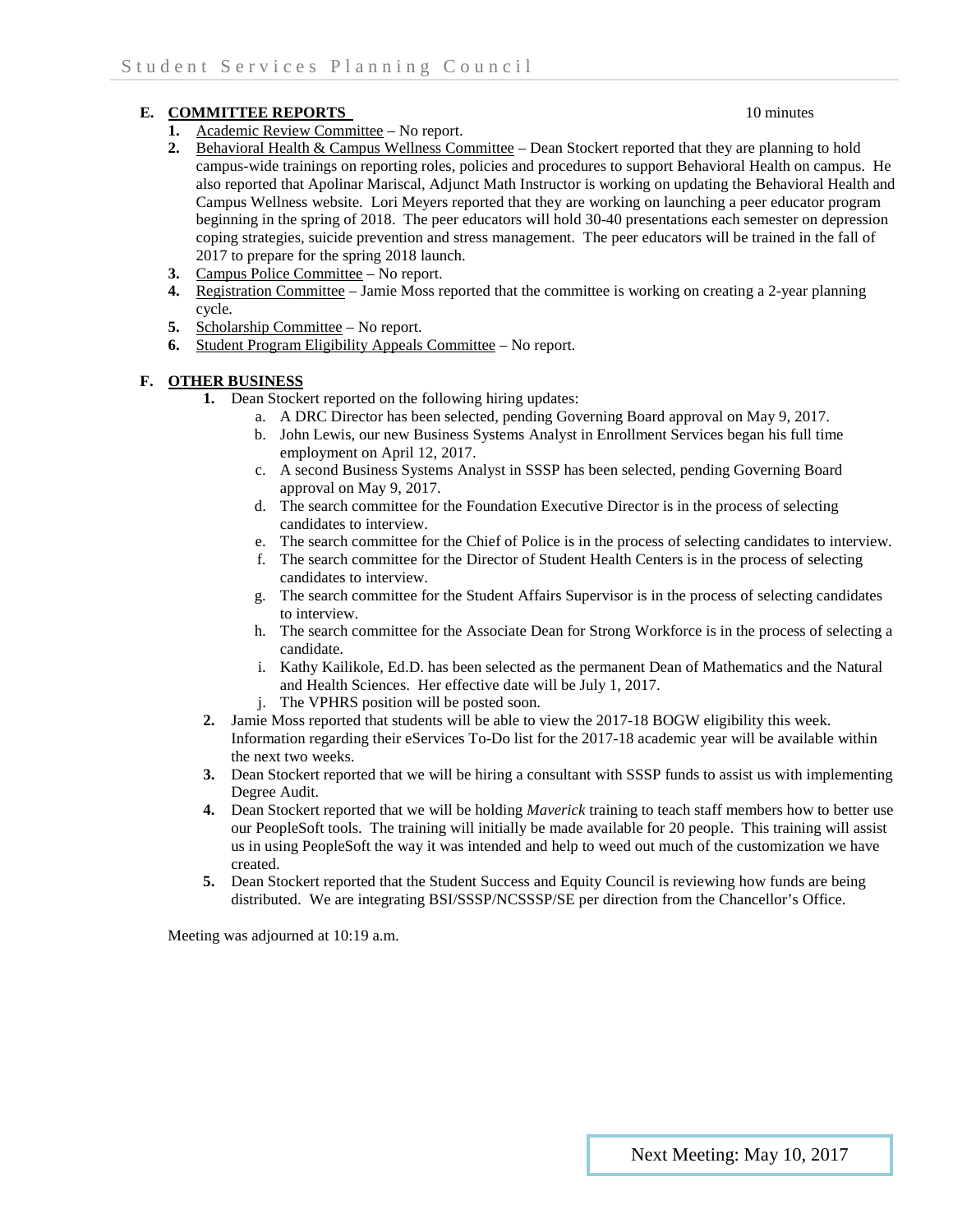# Human Trafficking & Palomar's Response

Presented by: Students Against Human **Trafficking**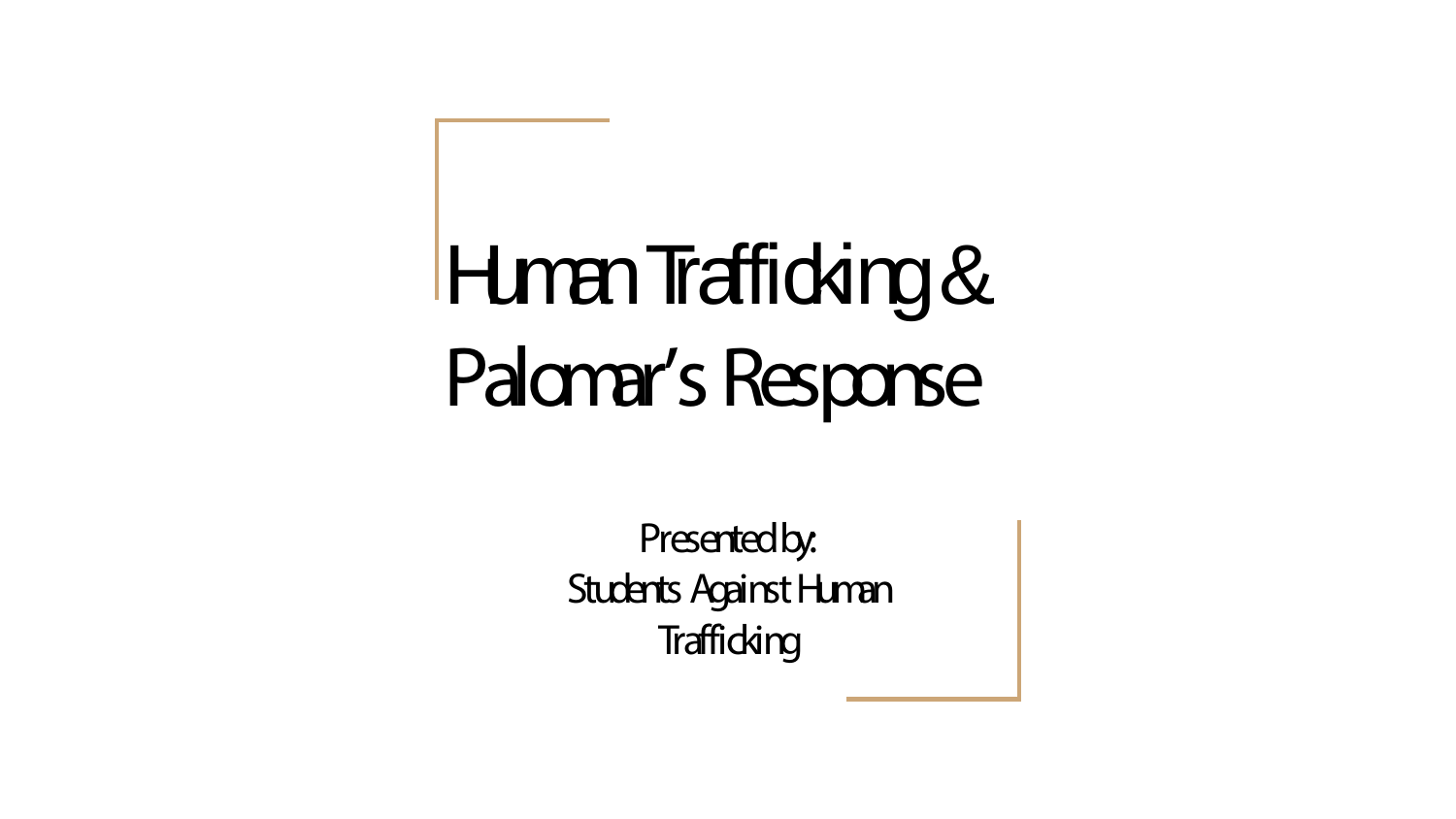## What is human trafficking?

Also known as modern slavery, human trafficking is a global epidemic that involves the exploitation of labor in people of all ages. Whether that be in agriculture, waitressing or sex trafficking, which holds the highest percentage of victims in San Diego County.

How do we get victims from the street to become successful?



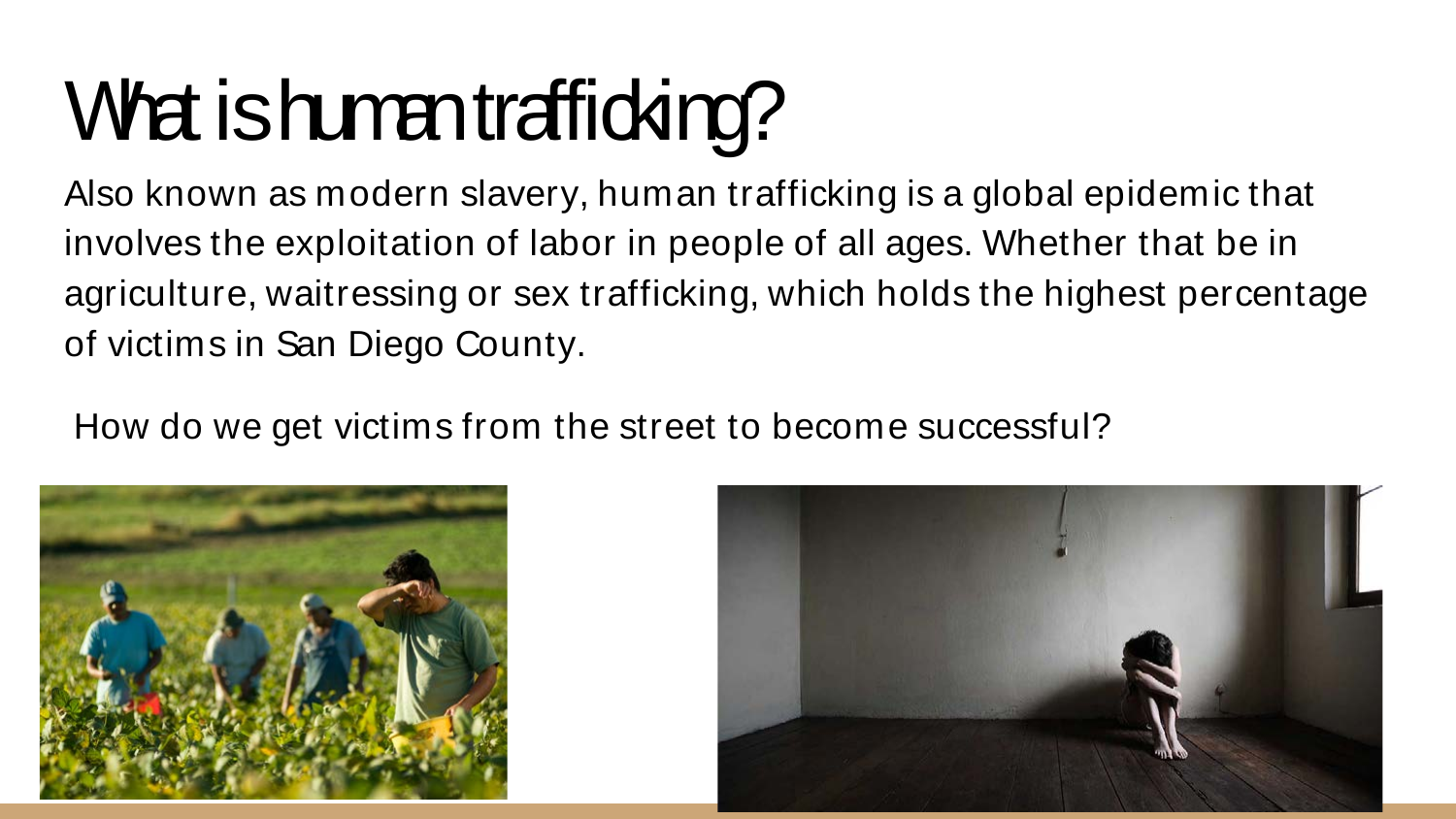## **The scope of the problem**

Worldwide

- H.T. is the second largest criminal industry in the world (behind drugs)
- Approximately 27 million people are trafficked around the world

San Diego

- Makes a 810 million dollar a year profit
- 110 gangs involved
- 8,830-11,773 sex trafficking victims
- Average age of entry: 16 years old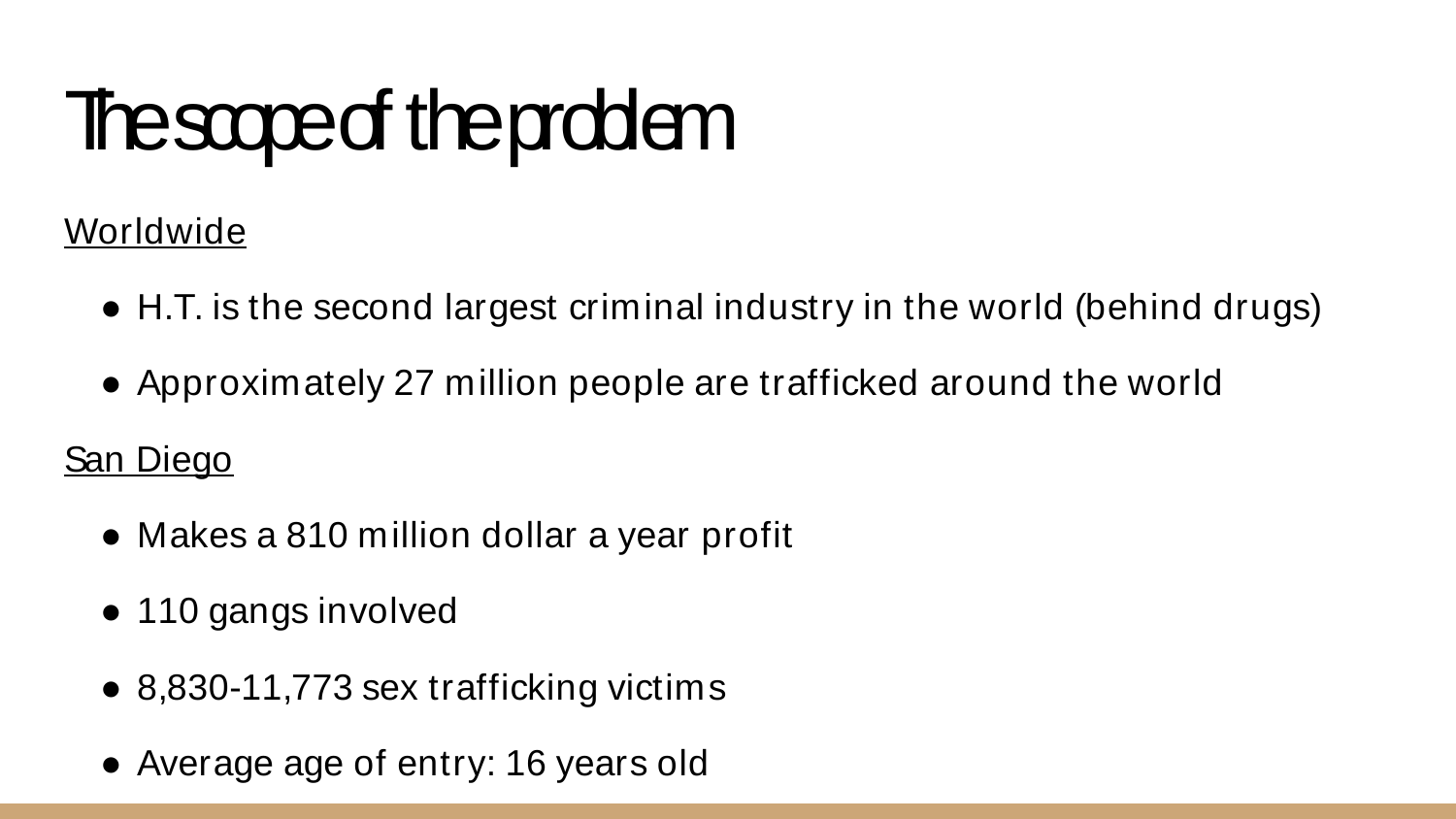# What Current Recovery Centers Are Doing

North County Lifeline, Generate Hope, La Maestra Community Health Centers, San Diego Youth Services, Bilateral Safety Corridor Coalition (BSCC),

- Offers supportive counseling
- Mental health and therapy services
- Crisis services and case management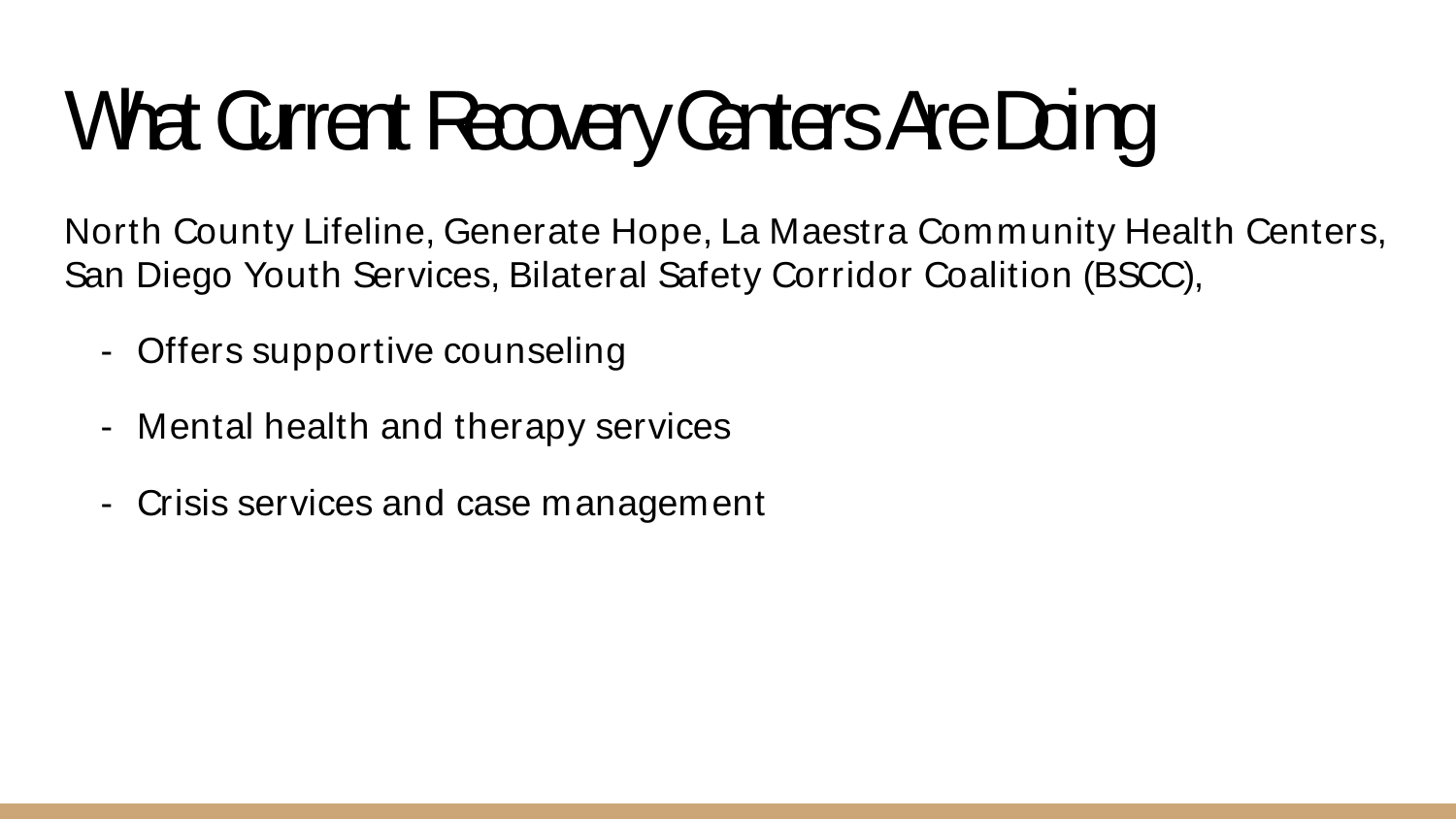## What Palomar Does (Education)

- The help Palomar could provide would not be a transition center or task force. These things already exist independent of Palomar.
- Palomar offers higher-education, so this is what should be offered to those coming from transition centers.

### **PALOMAR COLLEGE® Learning for Success**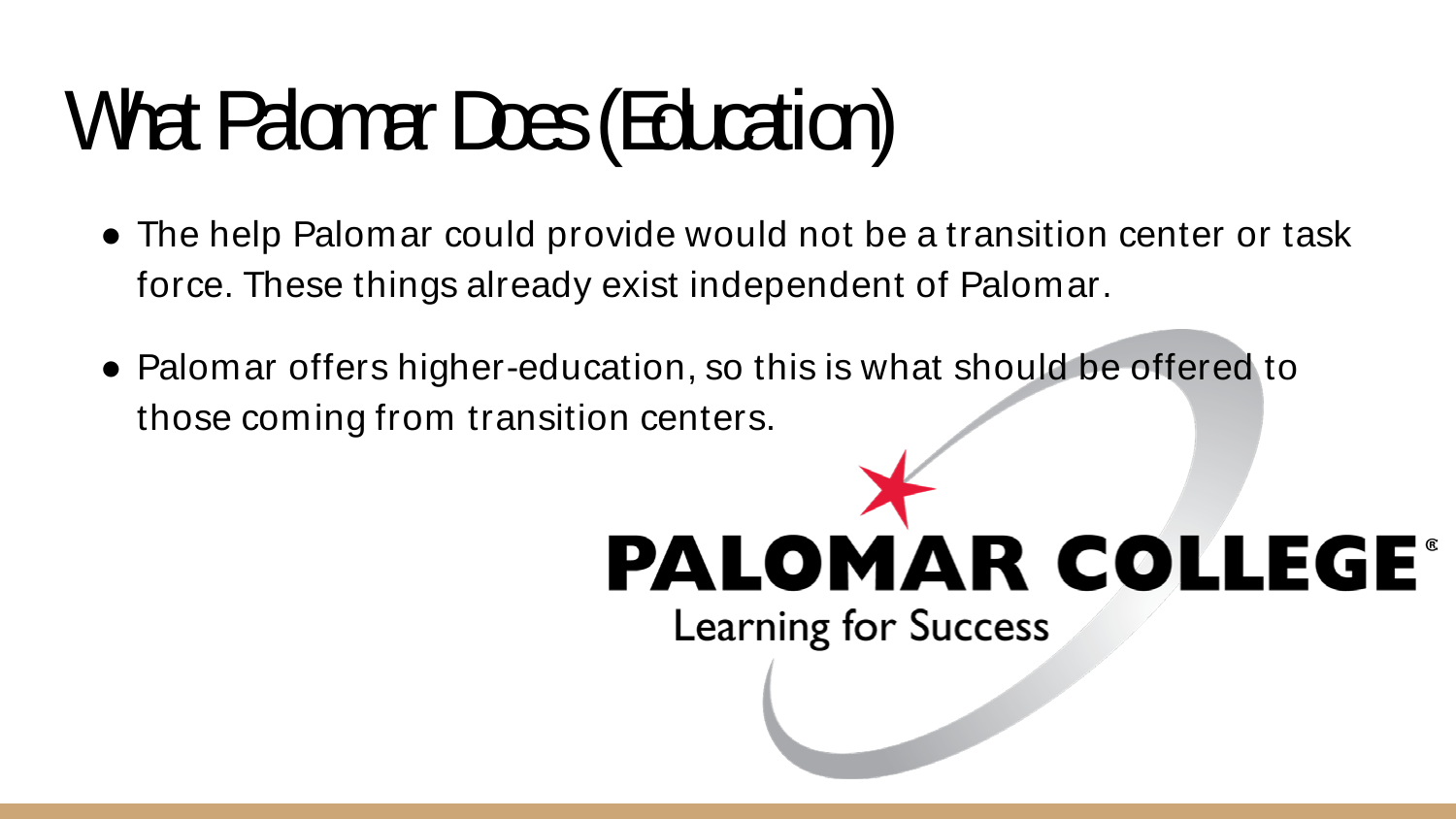## What Palomer Can Do

- Palomar can make connections with the existing centers for human trafficking.
- These connections would create the next step for recovery by supplying post-victims with an education
- Streets  $\rightarrow$  Transition Center  $\rightarrow$  Education  $\rightarrow$  Career



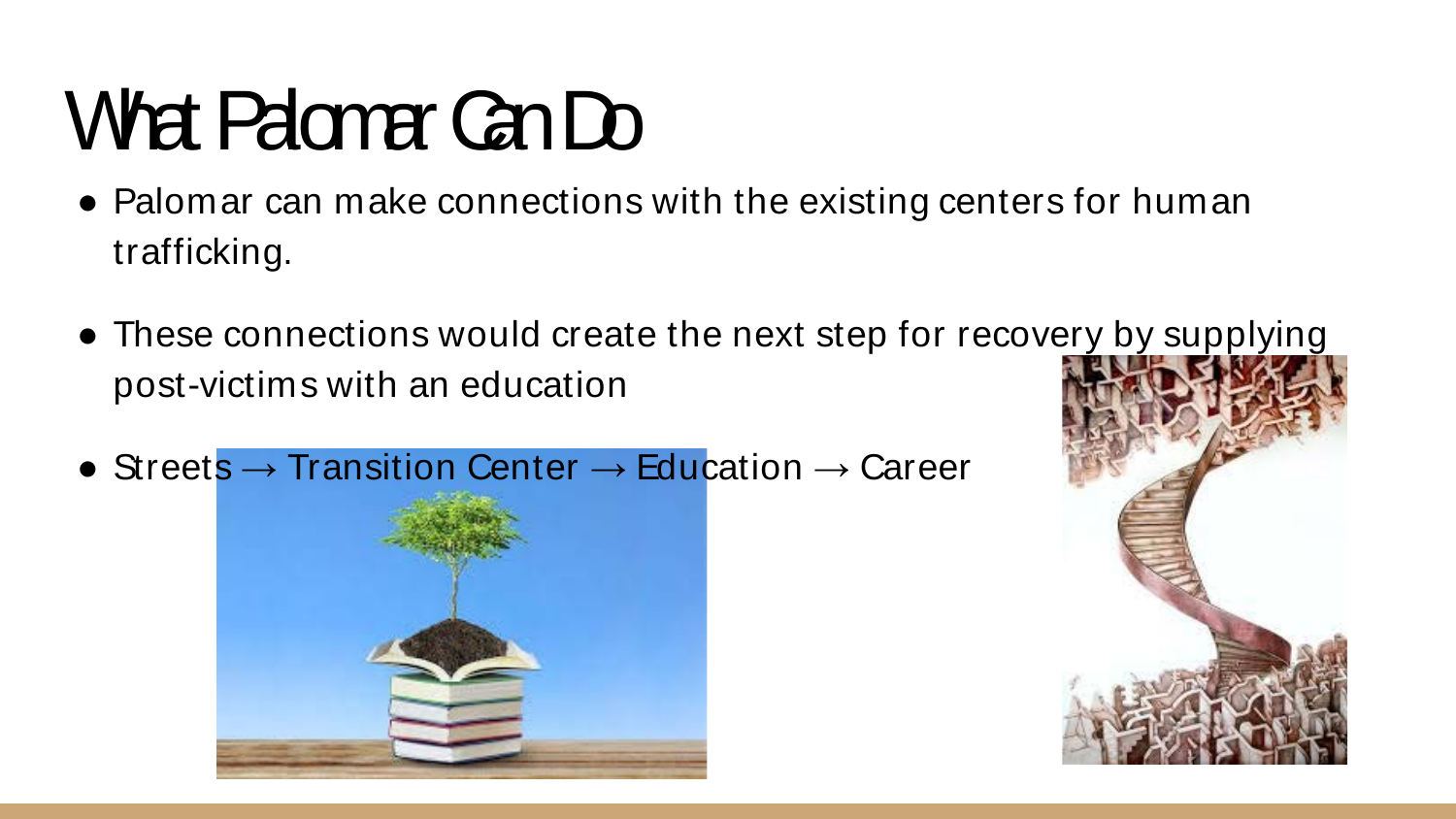## **The Connections**

[Sisters of the Streets](https://www.sistersofthestreets.org/)

- a non profit organization based in San Diego, focused on rehabilitation and continuous growth for those who have been sexually exploited. Encouragement through self-sufficiency!

[Soroptimist of Vista](http://www.soroptimistvista.org)

- seeks to raise awareness and *educate* communities on the nature of human trafficking and provide a platform to share information and improve victim services.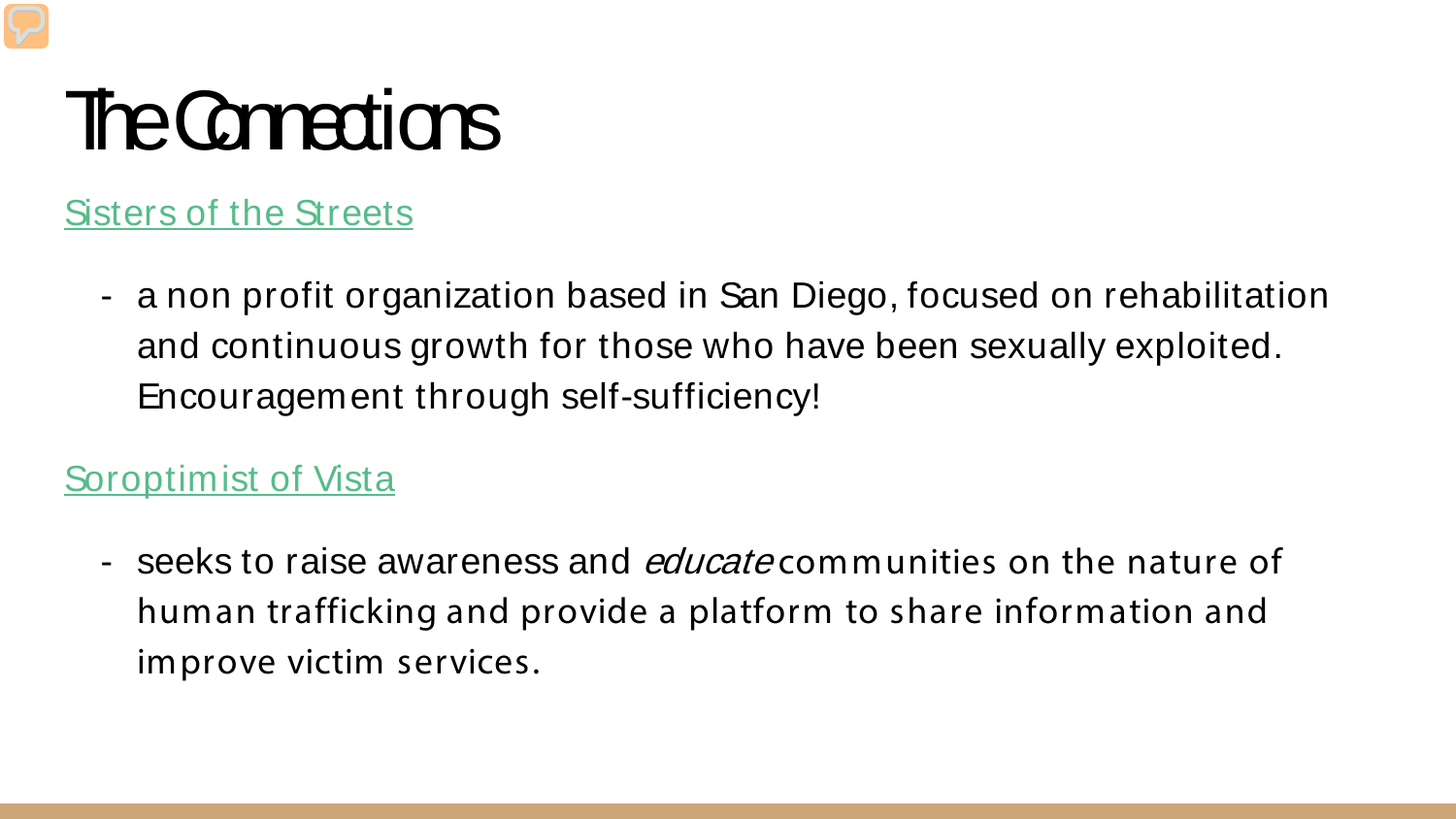## Our subcommittee

- Founded in Spring Semester 2017



- Mission statement: We aim to educate, raise awareness, fundraise, and end human trafficking throughout the Palomar College Campus and North County area.
- What we have done so far:
	- Film screening of Chosen with a discussion panel in w
	- Established a foundation to advocate awareness, changester the future of our cause!
	- Made connections with current human trafficking transition centers

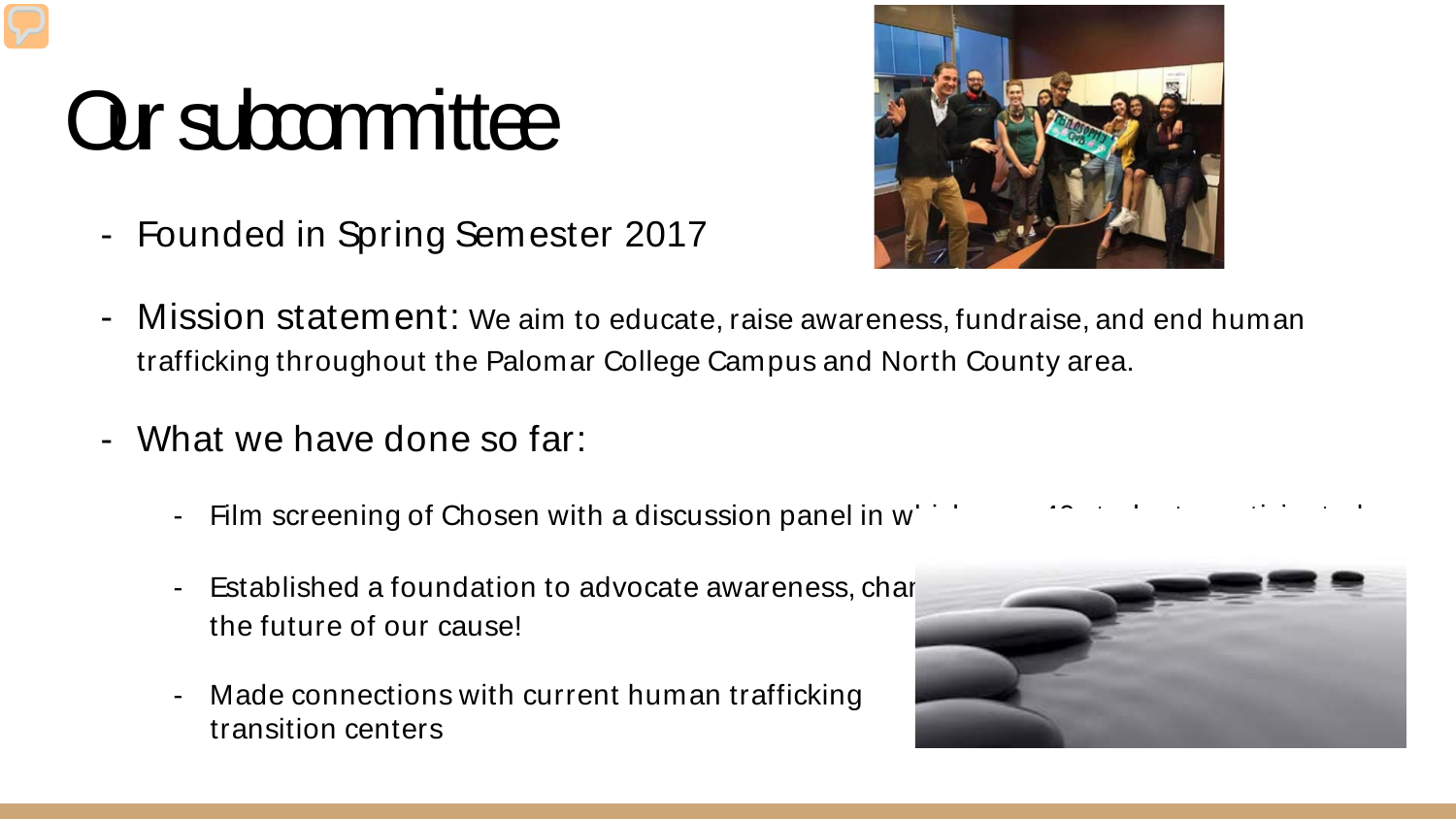## **The Conclusion**

• Palomar will not be a transition center, nor a task force.

• Palomar will do what it does best: provide an education.

• Therefore, Palomar can supply the necessary step for victims to transition from the streets to obtaining a successful career.

Streets  $\rightarrow$  Transition Center  $\rightarrow$  Education  $\rightarrow$  Career